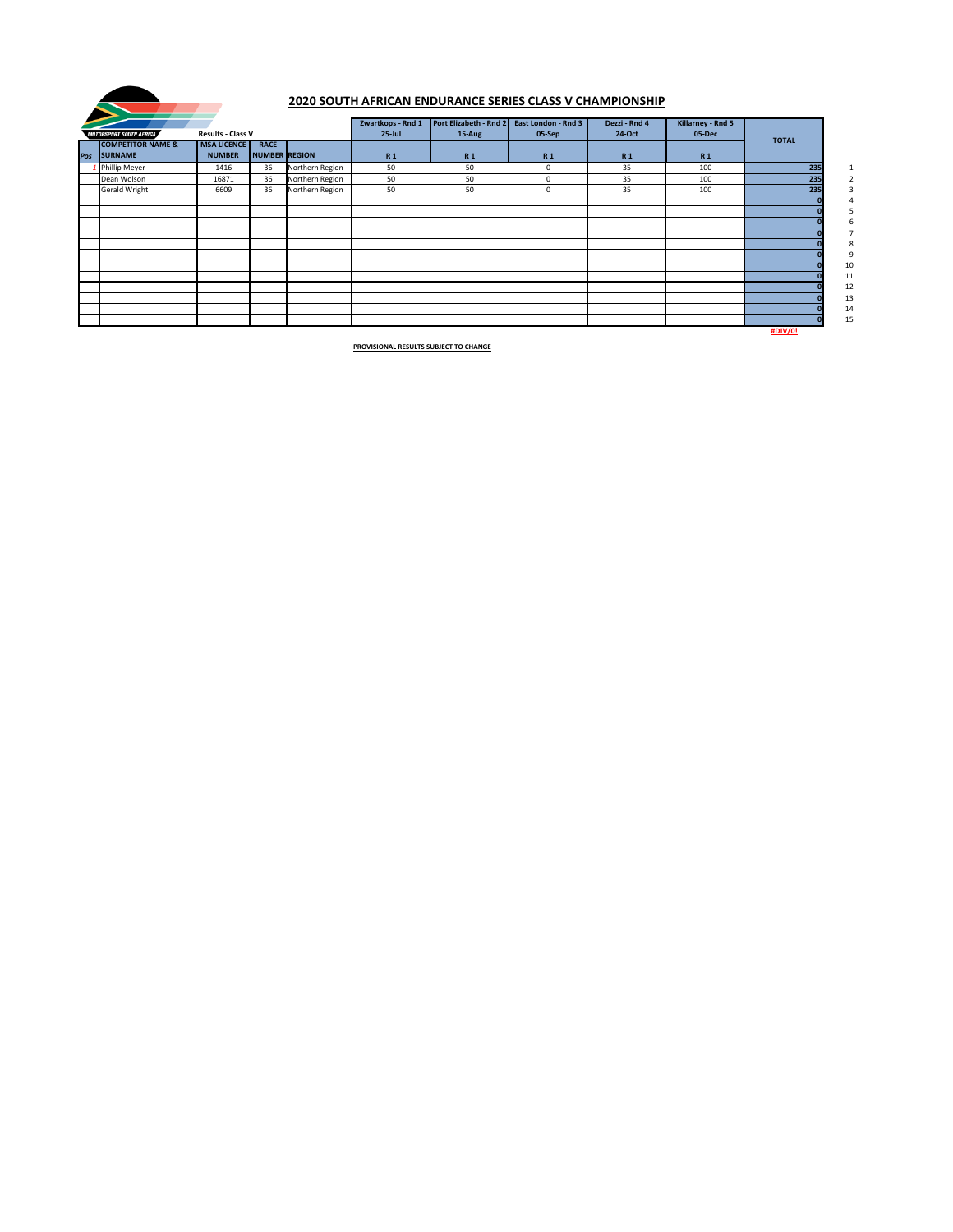|     | <b>MOTORSPORT SOUTH AFRICA</b>          | <b>Results -Overall</b> |                      |                                    | Zwartkops - Rnd 1<br>$25$ -Jul | <b>Port Elizabeth - Rnd 2</b><br>15-Aug | <b>East London - Rnd 3</b><br>05-Sep | Dezzi - Rnd 4<br>24-Oct | Killarney - Rnd 5<br>05-Dec |              |
|-----|-----------------------------------------|-------------------------|----------------------|------------------------------------|--------------------------------|-----------------------------------------|--------------------------------------|-------------------------|-----------------------------|--------------|
|     | <b>COMPETITOR NAME &amp;</b>            | <b>MSA LICENCE</b>      | <b>RACE</b>          |                                    |                                |                                         |                                      |                         |                             | <b>TOTAL</b> |
| Pos | <b>SURNAME</b>                          | <b>NUMBER</b>           | <b>NUMBER REGION</b> |                                    | <b>R1</b>                      | <b>R1</b>                               | <b>R1</b>                            | <b>R1</b>               | <b>R1</b>                   |              |
|     | <b>Franco Scribante</b>                 | 1681                    | 16                   | Northern Region                    | $\overline{7}$                 | 0                                       | 0                                    | 50                      | 100                         | 157          |
|     | Silvio Scribante                        | 6909                    | 16                   | <b>Eastern Cape</b>                | $\overline{7}$                 | $\mathbf{0}$                            | $\Omega$                             | 50                      | 100                         | 157          |
|     | <b>Bryan Morgan</b>                     | 5885                    | 311                  | <b>Western Cape</b>                | 28                             | 28                                      | 20                                   | 18                      | 40                          | 134          |
|     | Donovan Taylor                          | 26406                   | 311                  | Northern Region                    | 28                             | 28                                      | 20                                   | 18                      | 40                          | 134          |
|     | <b>Steve Clark</b>                      | 4489                    | 42                   | Kwazulu-Natal                      | 26<br>26                       | 26                                      | 26                                   | $\mathbf 0$             | 48                          | 126          |
|     | <b>Reghard Roets</b>                    | 10339                   | 42                   | Northern Region                    |                                | 26                                      | 26                                   | $\mathbf 0$             | 48                          | 126          |
|     | Franco Di Matteo                        | 3778                    | 78                   | Northern Region                    | 40                             | 24                                      | 22                                   | 30                      | $\Omega$                    | 116          |
|     | Kris Budnik                             | 3690                    | 12                   | Northern Region                    | 9                              | 22                                      | 24                                   | $\mathbf 0$             | 56                          | 111          |
|     | <b>Christopher Pretorius</b>            | 25415<br>2199           | 12<br>13             | Northern Region                    | 9<br>50                        | 22<br>50                                | 24<br>$\mathbf{0}$                   | $\mathbf 0$             | 56<br>0                     | 111<br>100   |
|     | <b>Charl Arangies</b><br>7 Stiaan Kriel | 6479                    | 21                   | Northern Region<br>Northern Region | 24                             | $\mathbf 0$                             | 30                                   | 40                      | 0                           | 94           |
|     | Kosie Weyers                            | 4493                    | 21                   | Northern Region                    | 24                             | 0                                       | 30                                   | 40                      | 0                           | 94           |
|     | <b>Bradley Scorer</b>                   | 5901                    | 136                  | Northern Region                    | 22                             | 0                                       | 8                                    |                         | 60                          | 90           |
|     | 9 Andre Bezuidenhout                    | 1486                    | 22                   | Northern Region                    |                                | 30                                      | 40                                   | 13                      | 0                           | 83           |
|     | Saul Hack                               | 9579                    | 22                   | Northern Region                    |                                | 30                                      | 40                                   | 13                      | 0                           | 83           |
|     | 10 James Forbes                         | 3713                    | 78                   | Northern Region                    | 40                             | $\mathbf 0$                             | 0                                    | 35                      | 0                           | 75           |
|     | <b>Phillip Meyer</b>                    | 1416                    | 36                   | Northern Region                    | 35                             | 15                                      | $\Omega$                             | $\overline{7}$          | 18                          | 75           |
|     | Dean Wolson                             | 16871                   | 36                   | Northern Region                    | 35                             | 15                                      | $\mathbf{0}$                         | $\overline{7}$          | 18                          | 75           |
|     | <b>Gerald Wright</b>                    | 6609                    | 36                   | Northern Region                    | 35                             | 15                                      | $\Omega$                             | $\overline{7}$          | 18                          | 75           |
| -11 | Robyn Kriel                             | 7487                    | 21                   | Northern Region                    |                                | 0                                       | 30                                   | 40                      | $\mathbf 0$                 | 70           |
|     | <b>Eduan Bester</b>                     | O/E99951318             | 262                  | Northern Region                    | 18                             | 18                                      | 9                                    | 24                      | 0                           | 69           |
|     | <b>Barend Pretorius</b>                 | 4040                    | 262                  | Northern Region                    | 18                             | 18                                      | 9                                    | 24                      | $\Omega$                    | 69           |
| 13  | Mikaeel Pitamber                        | 27695                   | 17                   | Northern Region                    |                                | $\mathbf 0$                             | 8                                    |                         | 60                          | 68           |
|     | 14 Brandon Dean                         | 25348                   | 18                   | Northern Region                    |                                |                                         | 12                                   | $\mathbf 0$             | 44                          | 56           |
|     | <b>Willie Erasmus</b>                   | o/e99951527             | 18                   | Northern Region                    |                                |                                         | 12                                   | $\mathbf 0$             | 44                          | 56           |
|     | 15 Clare Vale                           | 9713                    | 4                    | Northern Region                    |                                | $\mathbf 0$                             | 18                                   | 12                      | 24                          | 54           |
|     | 16 Romano Sartori                       | 9370                    | 27                   | Northern Region                    |                                |                                         | 22                                   | 30                      | $\mathbf 0$                 | 52           |
|     | 17 Trevor Graham                        | 6524                    | 52                   | Kwazulu-Natal                      | $\mathbf 0$                    | 20                                      | 0                                    | 11                      | 20                          | 51           |
|     | <b>Brian Martin</b>                     | 3434                    | 52                   | Kwazulu-Natal                      | $\mathbf 0$                    | 20                                      | 0                                    | 11                      | 20                          | 51           |
|     | <b>Harm Pretorius</b>                   | 26089                   | 262                  | Northern Region                    |                                | 18                                      | 9                                    | 24                      | $\mathsf{O}\xspace$         | 51           |
|     | 18 Riaan Botma                          | 20478                   | 216                  | Northern Region                    |                                | $\mathbf 0$                             | $\mathsf{O}$                         | 35                      | $\boldsymbol{0}$            | 35           |
|     | 19 Julian Fameliaris                    | 3503                    | 77                   | Northern Region                    |                                |                                         | 0                                    | $\mathbf 0$             | 32                          | 32           |
|     | 20 Wayde van Zummeren                   | 9670                    | 4                    | <b>Border</b>                      |                                | $\mathbf 0$                             | 18                                   | 12                      |                             | 30           |
|     | 21 JP Bredenhann                        | 18823                   | 72                   | Kwazulu-Natal                      |                                |                                         | 28                                   | $\mathbf 0$             | 0                           | 28           |
|     | Mike Mcloughlin                         | 2981                    | 72                   | Kwazulu-Natal                      | $\mathbf 0$                    | $\mathbf 0$                             | 28                                   | $\mathbf 0$             | $\mathbf 0$                 | 28           |
|     | 22 Zane Pearce                          | 12164                   | $\overline{2}$       | Kwazulu-Natal                      | 11                             | 0                                       | 16                                   | $\mathbf 0$             | $\mathbf 0$                 | 27           |
|     | Graham du Toit                          | 2324                    | 11                   | Kwazulu-Natal                      | 8                              | $\mathbf 0$                             |                                      | 16                      |                             | 24           |
|     | Jean du Toit                            | 27232                   | 11                   | Kwazulu-Natal                      | 8                              | $\mathbf 0$                             |                                      | 16                      |                             | 24           |
| 24  | Ryan Bakewell                           | 6515                    | 18                   | Northern Region                    |                                | 16                                      | 0                                    |                         | $\mathbf 0$                 | 16           |
|     | Nick Davidson                           | 2319                    | $\overline{2}$       | Eastern Cape                       |                                | $\mathbf 0$                             | 16                                   | $\mathbf 0$             |                             | 16           |
|     | Paul Richter                            | 27877                   | 18                   | Northern Region                    | $\mathbf 0$                    | 16                                      |                                      | $\mathsf 0$             | $\mathbf 0$                 | 16           |
|     | <b>Brendan Smith</b>                    | 3777                    | $\overline{2}$       | Eastern Cape                       |                                | 0                                       | 16                                   | $\mathbf 0$             |                             | 16           |
|     | Colin Ellison                           | 2246                    | 19                   | Northern Region                    |                                | $\mathbf 0$                             | 13                                   | $\mathbf 0$             | $\mathbf 0$                 | 13           |
|     | Andy Gossman                            | 4186                    | 124                  | Northern Region                    | 13                             | $\mathbf 0$                             |                                      | $\mathbf 0$             |                             | 13           |
|     | Peter Jenkins                           | 6297                    | 19                   | Northern Region                    |                                |                                         | 13                                   | $\mathsf 0$             | 0                           | 13           |
|     |                                         |                         |                      |                                    |                                |                                         |                                      |                         |                             | <b>O</b>     |

**17 17**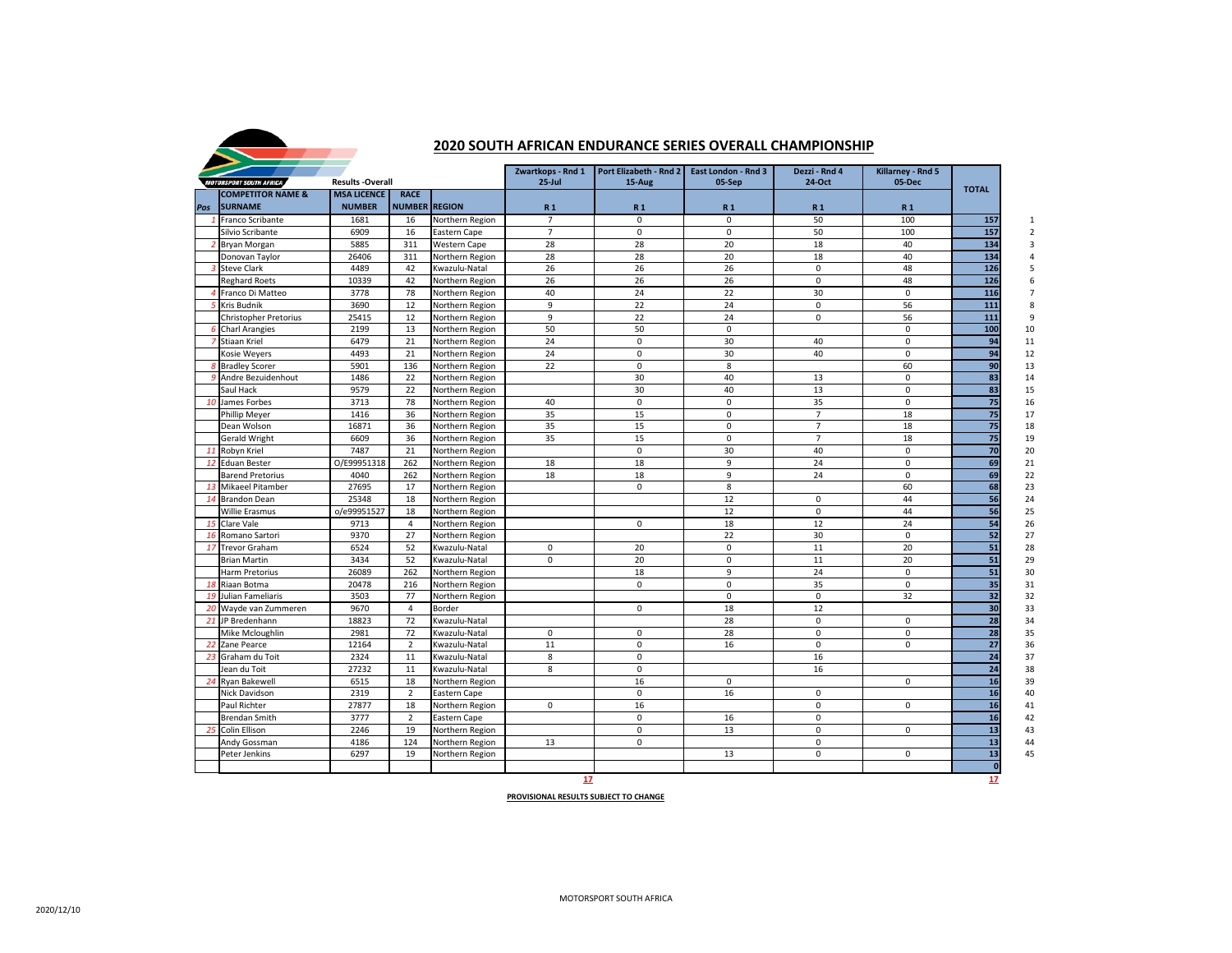|                              |                                       |                      |                     | Zwartkops - Rnd 1 | Port Elizabeth - Rnd 2 | <b>East London - Rnd 3</b> | Dezzi - Rnd 4  | <b>Killarney - Rnd 5</b> |                 |
|------------------------------|---------------------------------------|----------------------|---------------------|-------------------|------------------------|----------------------------|----------------|--------------------------|-----------------|
| MOTORSPORT SOUTH AFRICA      | <b>Results - Index of Performance</b> |                      |                     | $25$ -Jul         | 15-Aug                 | 05-Sep                     | 24-Oct         | 05-Dec                   | <b>TOTAL</b>    |
| <b>COMPETITOR NAME &amp;</b> | <b>MSA LICENCE</b>                    | <b>RACE</b>          |                     |                   |                        |                            |                |                          |                 |
| Pos SURNAME                  | <b>NUMBER</b>                         | <b>NUMBER REGION</b> |                     | <b>R1</b>         | <b>R1</b>              | <b>R1</b>                  | R <sub>1</sub> | <b>R1</b>                |                 |
| <b>Kris Budnik</b>           | 3690                                  | 12                   | Northern Region     | 10                | 50                     | 40                         | $\mathbf 0$    | 100                      | 200             |
| <b>Christopher Pretorius</b> | 25415                                 | 12                   | Northern Region     | 10                | 50                     | 40                         | $\mathsf{O}$   | 100                      | 200             |
| <b>Bryan Morgan</b>          | 5885                                  | 311                  | <b>Western Cape</b> | 50                | 35                     | 22                         | 15             | 40                       | 162             |
| Donovan Taylor               | 26406                                 | 311                  | Northern Region     | 50                | 35                     | 22                         | 15             | 40                       | 162             |
| <b>Steve Clark</b>           | 4489                                  | 42                   | Kwazulu-Natal       | 28                | 26                     | 26                         | $\mathsf{O}$   | 44                       | 124             |
| <b>Reghard Roets</b>         | 10339                                 | 42                   | Northern Region     | 28                | 26                     | 26                         | $\mathbf 0$    | 44                       | 124             |
| <b>Bradley Scorer</b>        | 5901                                  | 136                  | Northern Region     | 35                | 0                      | 8                          |                | 70                       | 113             |
| <b>Stiaan Kriel</b>          | 6479                                  | 21                   | Northern Region     | 22                | 0                      | 30                         | 50             | $\mathbf 0$              | 102             |
| Kosie Weyers                 | 4493                                  | 21                   | Northern Region     | 22                | $\mathbf 0$            | 30                         | 50             | $\mathbf 0$              | 102             |
| 6 Franco Di Matteo           | 3778                                  | 78                   | Northern Region     | 24                | 30                     | 14                         | 30             | $\mathbf 0$              |                 |
| Franco Scribante             | 1681                                  | 16                   | Northern Region     | $\overline{7}$    | $\mathbf 0$            | 0                          | 20             | 56                       | 83              |
| Silvio Scribante             | 6909                                  | 16                   | <b>Eastern Cape</b> | $\overline{7}$    | 0                      | $\mathbf 0$                | 20             | 56                       |                 |
| Robyn Kriel                  | 7487                                  | 21                   | Northern Region     |                   | $\mathbf 0$            | 30                         | 50             | $\mathbf 0$              |                 |
| <b>Phillip Meyer</b>         | 1416                                  | 36                   | Northern Region     | 40                | 15                     | $\mathbf 0$                | $\overline{7}$ | 18                       | 80              |
| Dean Wolson                  | 16871                                 | 36                   | Northern Region     | 40                | 15                     | $\mathbf 0$                | $\overline{7}$ | 18                       |                 |
| <b>Gerald Wright</b>         | 6609                                  | 36                   | Northern Region     | 40                | 15                     | 0                          |                | 18                       |                 |
| Andre Bezuidenhout           | 1486                                  | 22                   | Northern Region     |                   | 20                     | 50                         | 9              | $\mathbf 0$              |                 |
| Saul Hack                    | 9579                                  | 22                   | Northern Region     |                   | 20                     | 50                         | 9              | $\mathbf 0$              |                 |
| 10 Mikaeel Pitamber          | 27695                                 | 17                   | Northern Region     |                   | $\mathbf 0$            | 8                          |                | 70                       | 78              |
| 11 Eduan Bester              | O/E99951318                           | 262                  | Northern Region     | 13                | 18                     | 9                          | 28             | $\mathbf 0$              |                 |
| <b>Barend Pretorius</b>      | 4040                                  | 262                  | Northern Region     | 13                | 18                     | 9                          | 28             | $\mathbf 0$              |                 |
| 12 Clare Vale                | 9713                                  | 4                    | Northern Region     |                   | $\mathsf{O}$           | 18                         | 10             | 28                       |                 |
| 13 Harm Pretorius            | 26089                                 | 262                  | Northern Region     |                   | 18                     | 9                          | 28             | $\mathbf 0$              |                 |
| 14 Julian Fameliaris         | 3503                                  | 77                   | Northern Region     |                   |                        | 0                          | 0              | 52                       |                 |
| 15 James Forbes              | 3713                                  | 78                   | Northern Region     | 24                | $\mathbf 0$            | $\mathbf 0$                | 26             | $\mathbf 0$              |                 |
| 16 Trevor Graham             | 6524                                  | 52                   | Kwazulu-Natal       | $\mathbf 0$       | 18                     | 0                          | 11             | 20                       |                 |
| <b>Brian Martin</b>          | 3434                                  | 52                   | Kwazulu-Natal       | $\mathbf 0$       | 18                     | $\mathbf 0$                | 11             | 20                       |                 |
| 17 Brandon Dean              | 25348                                 | 18                   | Northern Region     |                   |                        | 12                         | $\mathbf 0$    | 36                       | 48              |
| <b>Willie Erasmus</b>        | o/e99951527                           | 18                   | Northern Region     |                   |                        | 12                         | $\mathbf 0$    | 36                       |                 |
| 18 Romano Sartori            | 9370                                  | 27                   | Northern Region     |                   |                        | 14                         | 30             | $\mathbf 0$              |                 |
| 19 Charl Arangies            | 2199                                  | 13                   | Northern Region     | 15                | 22                     | $\pmb{0}$                  |                | $\mathbf 0$              |                 |
| 20 Zane Pearce               | 12164                                 | $\overline{2}$       | Kwazulu-Natal       | 11                | $\mathbf 0$            | 20                         | $\mathsf{O}$   | $\mathbf 0$              | 31              |
| 21 Wayde van Zummeren        | 9670                                  | 4                    | <b>Border</b>       |                   | 0                      | 18                         | 10             |                          | 28              |
| 22 Riaan Botma               | 20478                                 | 216                  | Northern Region     |                   | $\mathbf 0$            | $\mathbf 0$                | 26             | $\mathbf 0$              | 26              |
| Graham du Toit               | 2324                                  | 11                   | Kwazulu-Natal       | 8                 | $\mathbf 0$            |                            | 18             |                          | 26              |
| Jean du Toit                 | 27232                                 | 11                   | Kwazulu-Natal       | 8                 | $\mathbf 0$            |                            | 18             |                          | 26              |
| 23 Nick Davidson             | 2319                                  | 2                    | Eastern Cape        |                   | $\mathbf 0$            | 20                         | 0              |                          | 20              |
| <b>Brendan Smith</b>         | 3777                                  | $\overline{2}$       | Eastern Cape        |                   | $\mathbf 0$            | 20                         | $\mathsf{O}$   |                          | 20              |
| 24 Ryan Bakewell             | 6515                                  | 18                   | Northern Region     |                   | 16                     | $\mathbf 0$                |                | $\mathbf 0$              |                 |
| Paul Richter                 | 27877                                 | 18                   | Northern Region     | $\mathbf 0$       | 16                     |                            | $\mathsf{O}$   | $\mathbf 0$              | <b>16</b>       |
| 25 JP Bredenhann             | 18823                                 | 72                   | Kwazulu-Natal       |                   |                        | 15                         | $\mathbf 0$    | $\mathbf 0$              |                 |
| Mike Mcloughlin              | 2981                                  | 72                   | Kwazulu-Natal       | $\mathbf 0$       | $\mathbf 0$            | 15                         | $\pmb{0}$      | $\mathbf 0$              |                 |
| 26 Andy Gossman              | 4186                                  | 124                  | Northern Region     | 14                | $\mathbf 0$            |                            | $\mathsf{O}$   |                          |                 |
| 27 Colin Ellison             | 2246                                  | 19                   | Northern Region     |                   | $\mathbf 0$            | 13                         | $\mathsf{O}$   | $\mathbf 0$              |                 |
| Peter Jenkins                | 6297                                  | 19                   | Northern Region     |                   |                        | 13                         | 0              | $\mathbf 0$              | 13 <sup>l</sup> |
|                              |                                       |                      |                     |                   |                        |                            |                |                          |                 |



# **2020 SOUTH AFRICAN ENDURANCE SERIES INDEX OF PERFORMANCE CHAMPIONSHIP**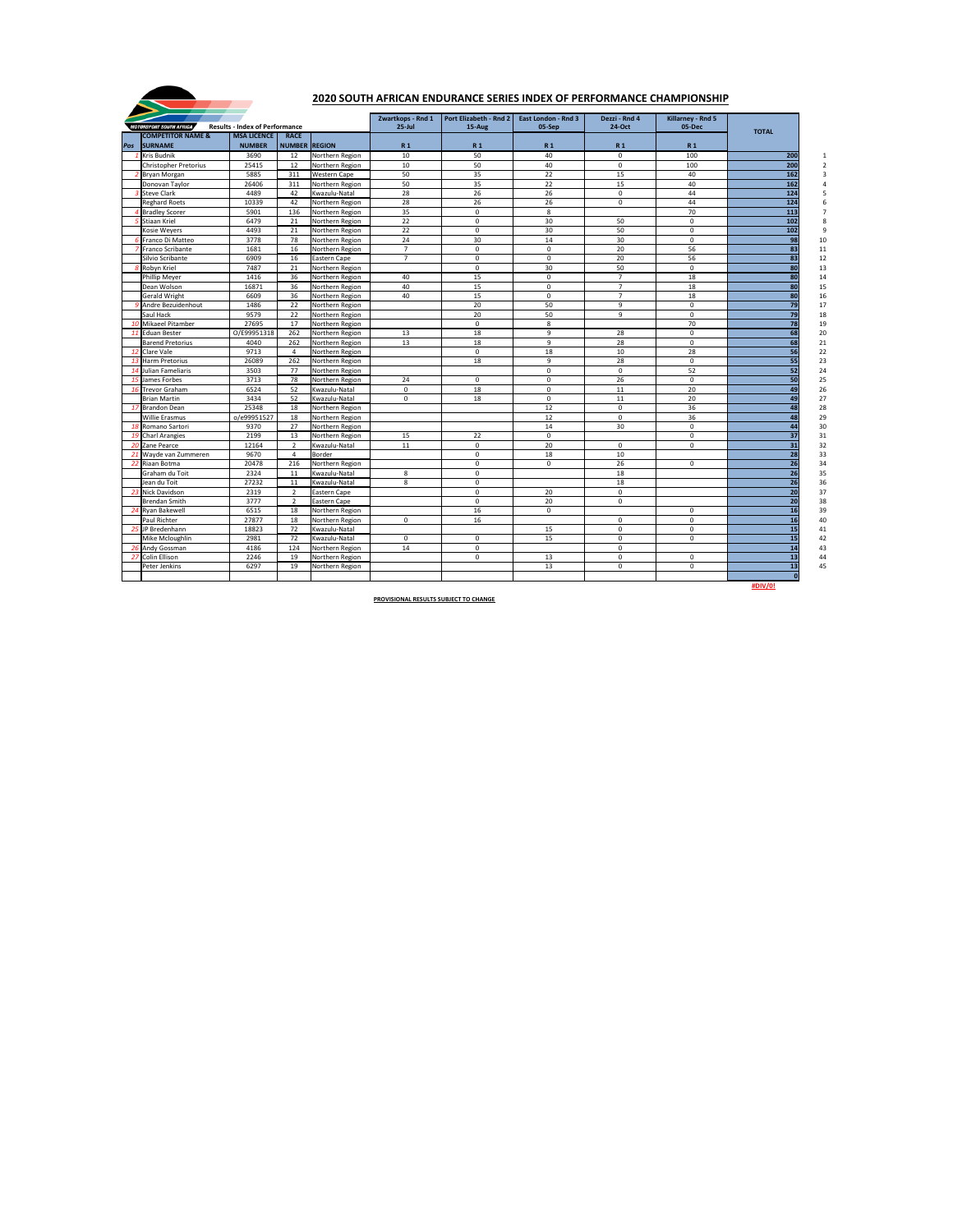| <b>MOTORSPORT SOUTH AFRICA</b>              | <b>Results - Class A</b>            |                              |                 | Zwartkops - Rnd 1<br>$25$ -Jul | Port Elizabeth - Rnd 2<br>15-Aug | <b>East London - Rnd 3</b><br>05-Sep | Dezzi - Rnd 4<br>24-Oct | Killarney - Rnd 5<br>05-Dec |                |
|---------------------------------------------|-------------------------------------|------------------------------|-----------------|--------------------------------|----------------------------------|--------------------------------------|-------------------------|-----------------------------|----------------|
| <b>COMPETITOR NAME &amp;</b><br>Pos SURNAME | <b>MSA LICENCE</b><br><b>NUMBER</b> | <b>RACE</b><br>NUMBER REGION |                 | <b>R1</b>                      | <b>R1</b>                        | R <sub>1</sub>                       | R <sub>1</sub>          | <b>R1</b>                   | <b>TOTAL</b>   |
| 1 Andy Gossman                              | 4186                                | 124                          | Northern Region | 50                             | $\mathbf 0$                      |                                      | 0                       |                             | 50             |
|                                             |                                     |                              |                 |                                |                                  |                                      |                         |                             |                |
|                                             |                                     |                              |                 |                                |                                  |                                      |                         |                             |                |
|                                             |                                     |                              |                 |                                |                                  |                                      |                         |                             |                |
|                                             |                                     |                              |                 |                                |                                  |                                      |                         |                             |                |
|                                             |                                     |                              |                 |                                |                                  |                                      |                         |                             |                |
|                                             |                                     |                              |                 |                                |                                  |                                      |                         |                             |                |
|                                             |                                     |                              |                 |                                |                                  |                                      |                         |                             |                |
|                                             |                                     |                              |                 |                                |                                  |                                      |                         |                             |                |
|                                             |                                     |                              |                 |                                |                                  |                                      |                         |                             |                |
|                                             |                                     |                              |                 |                                |                                  |                                      |                         |                             |                |
|                                             |                                     |                              |                 |                                |                                  |                                      |                         |                             |                |
|                                             |                                     |                              |                 |                                |                                  |                                      |                         |                             |                |
|                                             |                                     |                              |                 |                                |                                  |                                      |                         |                             |                |
|                                             |                                     |                              |                 |                                |                                  |                                      |                         |                             | <b>#DIV/0!</b> |



# **2020 SOUTH AFRICAN ENDURANCE SERIES CLASS A CHAMPIONSHIP**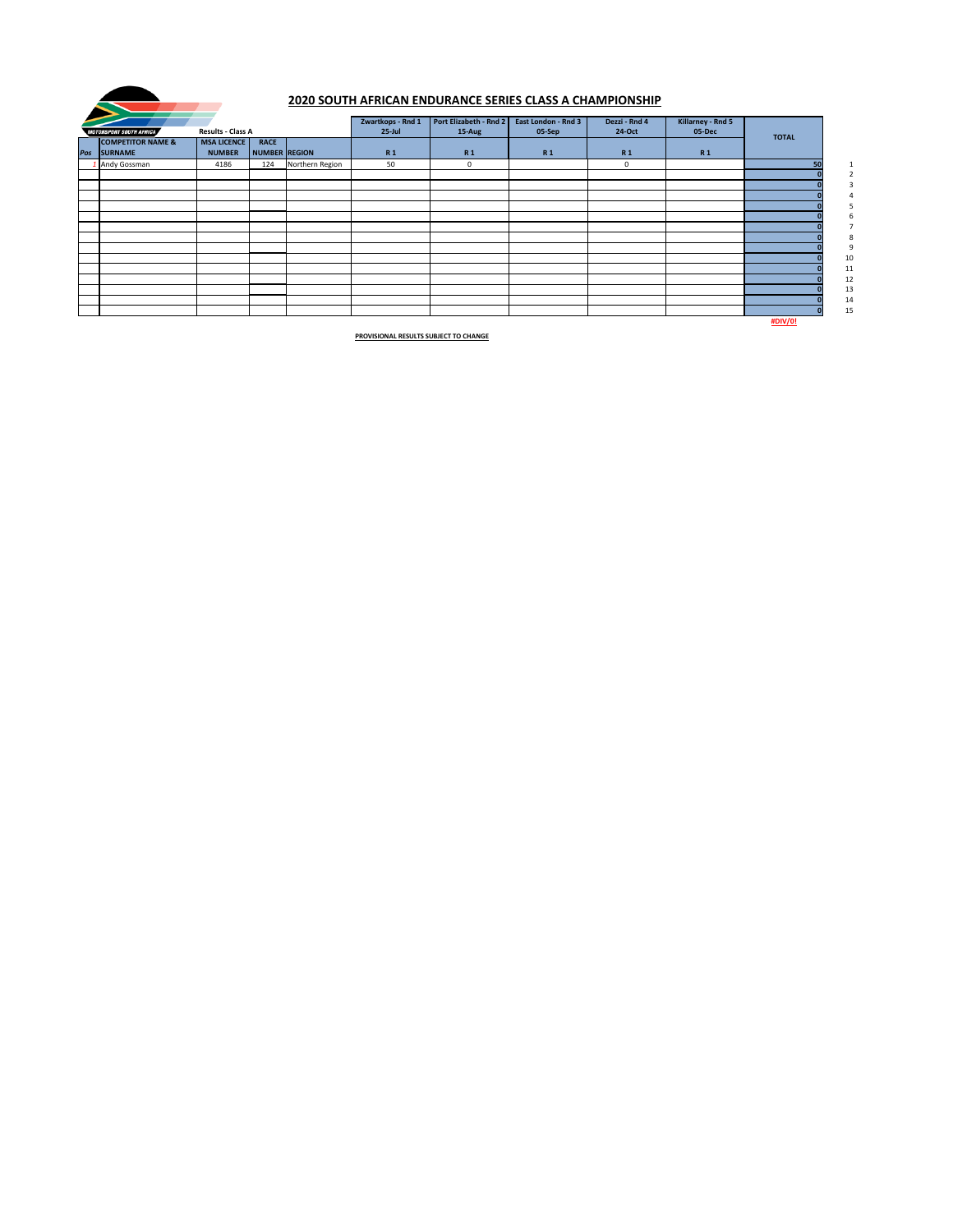| <b>MOTORSPORT SOUTH AFRICA</b>              | <b>Results - Class B</b>            |                                     |                 | Zwartkops - Rnd 1<br>$25$ -Jul | Port Elizabeth - Rnd 2<br>15-Aug | <b>East London - Rnd 3</b><br>05-Sep | Dezzi - Rnd 4<br>24-Oct | <b>Killarney - Rnd 5</b><br>05-Dec | <b>TOTAL</b>   |        |
|---------------------------------------------|-------------------------------------|-------------------------------------|-----------------|--------------------------------|----------------------------------|--------------------------------------|-------------------------|------------------------------------|----------------|--------|
| <b>COMPETITOR NAME &amp;</b><br>Pos SURNAME | <b>MSA LICENCE</b><br><b>NUMBER</b> | <b>RACE</b><br><b>NUMBER REGION</b> |                 | <b>R1</b>                      | <b>R1</b>                        | <b>R1</b>                            | <b>R1</b>               | <b>R1</b>                          |                |        |
| Kris Budnik                                 | 3690                                | 12                                  | Northern Region | 22                             | 40                               | 40                                   | $\mathbf 0$             | 80                                 | 182            |        |
| <b>Christopher Pretorius</b>                | 25415                               | 12                                  | Northern Region | 22                             | 40                               | 40                                   | $\mathbf 0$             | 80                                 | 182            |        |
| <b>Andre Bezuidenhout</b>                   | 1486                                | 22                                  | Northern Region |                                | 50                               | 50                                   | 50                      | 0                                  | 150            |        |
| Saul Hack                                   | 9579                                | 22                                  | Northern Region |                                | 50                               | 50                                   | 50                      | $\mathbf 0$                        | 150            |        |
| <b>Bradley Scorer</b>                       | 5901                                | 136                                 | Northern Region | 40                             | $\mathbf 0$                      |                                      |                         | 100                                | 140            |        |
|                                             |                                     |                                     |                 |                                |                                  |                                      |                         |                                    |                |        |
|                                             |                                     |                                     |                 |                                |                                  |                                      |                         |                                    |                |        |
|                                             |                                     |                                     |                 |                                |                                  |                                      |                         |                                    |                |        |
|                                             |                                     |                                     |                 |                                |                                  |                                      |                         |                                    |                |        |
|                                             |                                     |                                     |                 |                                |                                  |                                      |                         |                                    |                | 10     |
|                                             |                                     |                                     |                 |                                |                                  |                                      |                         |                                    |                | 11     |
|                                             |                                     |                                     |                 |                                |                                  |                                      |                         |                                    |                | $12\,$ |
|                                             |                                     |                                     |                 |                                |                                  |                                      |                         |                                    |                | 13     |
|                                             |                                     |                                     |                 |                                |                                  |                                      |                         |                                    |                | 14     |
|                                             |                                     |                                     |                 |                                |                                  |                                      |                         |                                    |                | 15     |
|                                             |                                     |                                     |                 |                                |                                  |                                      |                         |                                    |                |        |
|                                             |                                     |                                     |                 |                                |                                  |                                      |                         |                                    | <b>#DIV/0!</b> |        |



### **2020 SOUTH AFRICAN ENDURANCE SERIES CLASS B CHAMPIONSHIP**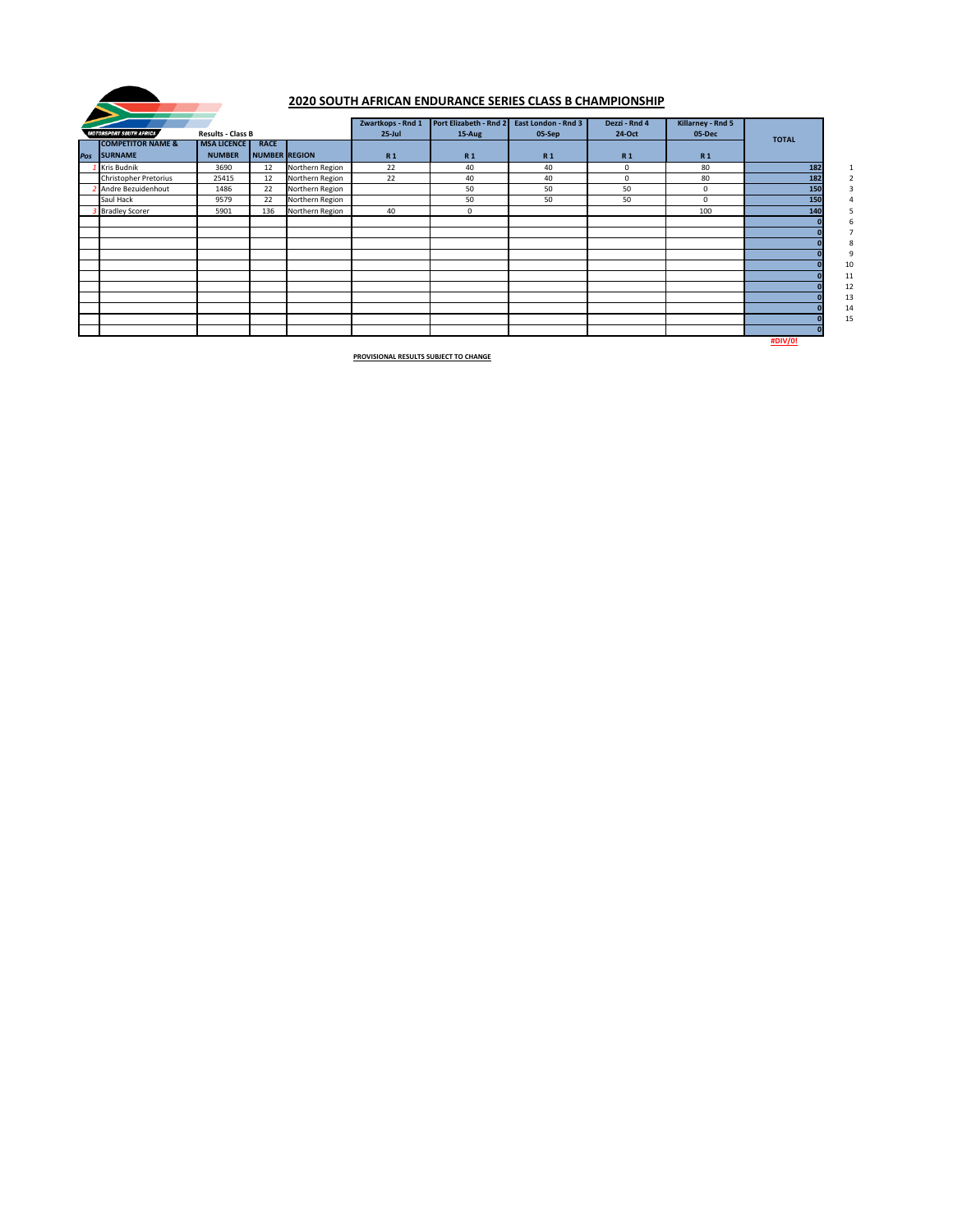| <b>MOTORSPORT SOUTH AFRICA</b> | <b>Results - Class C</b> |                      | Zwartkops - Rnd 1<br>$25$ -Jul | Port Elizabeth - Rnd 2 East London - Rnd 3<br>15-Aug | 05-Sep    | Dezzi - Rnd 4<br>24-Oct | <b>Killarney - Rnd 5</b><br>05-Dec |                |    |
|--------------------------------|--------------------------|----------------------|--------------------------------|------------------------------------------------------|-----------|-------------------------|------------------------------------|----------------|----|
| <b>COMPETITOR NAME &amp;</b>   | <b>MSA LICENCE</b>       | <b>RACE</b>          |                                |                                                      |           |                         |                                    | <b>TOTAL</b>   |    |
| Pos SURNAME                    | <b>NUMBER</b>            | <b>NUMBER REGION</b> | <b>R1</b>                      | <b>R1</b>                                            | <b>R1</b> | R <sub>1</sub>          | <b>R1</b>                          |                |    |
|                                |                          |                      |                                |                                                      |           |                         |                                    |                | 1  |
|                                |                          |                      |                                |                                                      |           |                         |                                    |                |    |
|                                |                          |                      |                                |                                                      |           |                         |                                    |                |    |
|                                |                          |                      |                                |                                                      |           |                         |                                    |                |    |
|                                |                          |                      |                                |                                                      |           |                         |                                    |                |    |
|                                |                          |                      |                                |                                                      |           |                         |                                    |                |    |
|                                |                          |                      |                                |                                                      |           |                         |                                    |                |    |
|                                |                          |                      |                                |                                                      |           |                         |                                    |                |    |
|                                |                          |                      |                                |                                                      |           |                         |                                    |                | Э  |
|                                |                          |                      |                                |                                                      |           |                         |                                    |                | 10 |
|                                |                          |                      |                                |                                                      |           |                         |                                    | <b>#DIV/0!</b> |    |



### **2020 SOUTH AFRICAN ENDURANCE SERIES CLASS C CHAMPIONSHIP**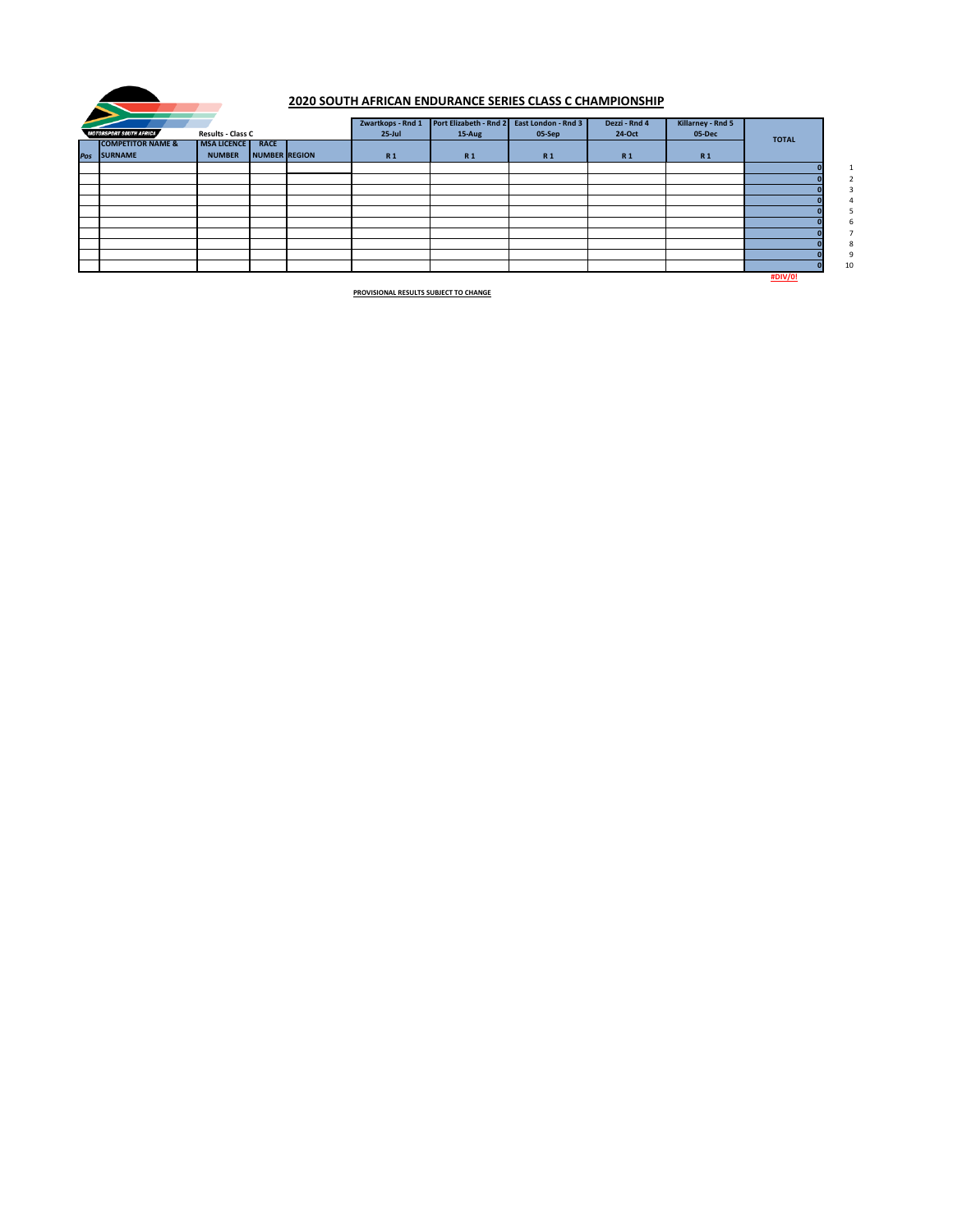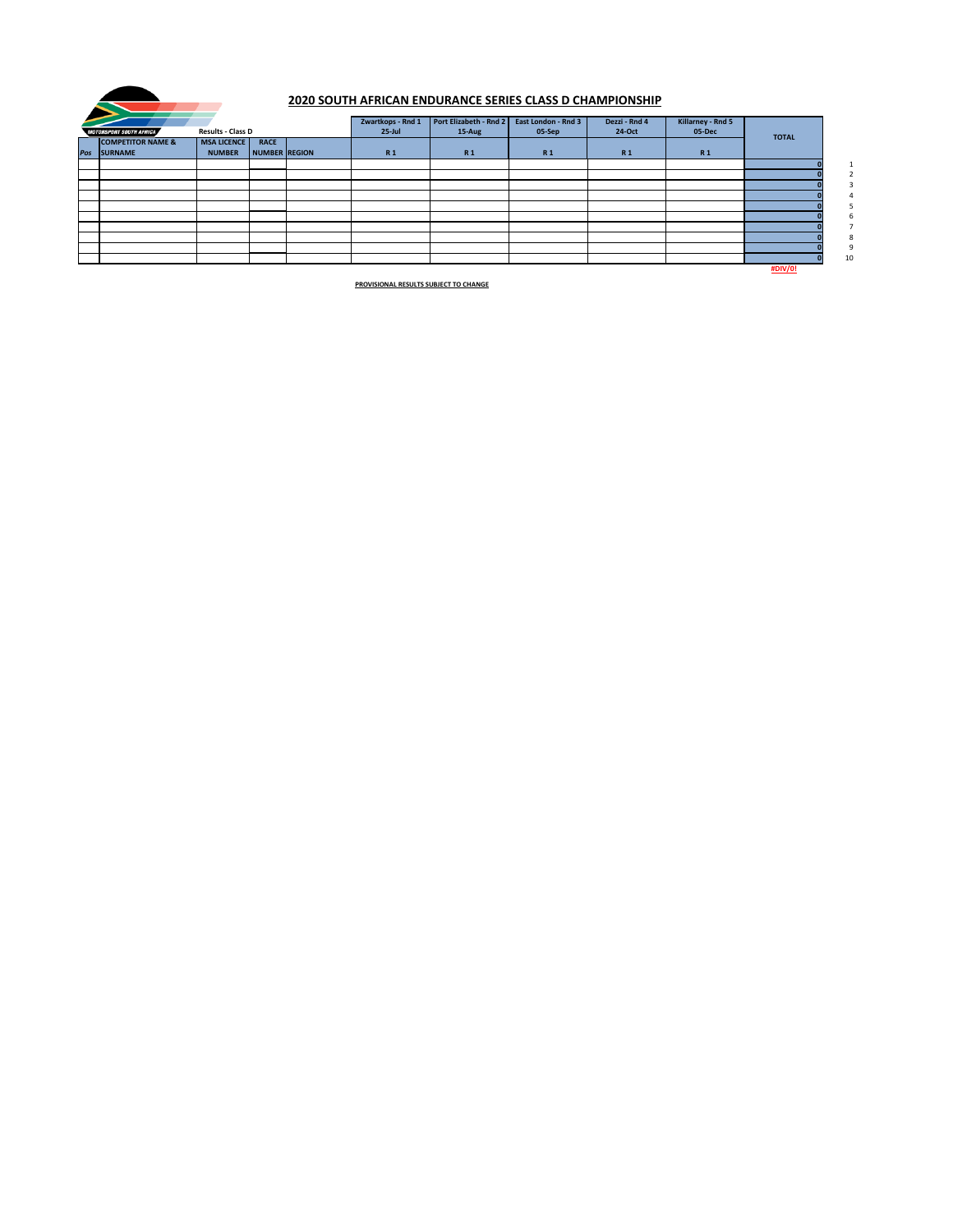|     | <b>MOTORSPORT SOUTH AFRICA</b>          | <b>Results - Class E</b><br><b>MSA LICENCE</b><br><b>RACE</b> |                      |                     |                        | <b>Port Elizabeth - Rnd 2</b><br>15-Aug | <b>East London - Rnd 3</b><br>05-Sep | Dezzi - Rnd 4<br>24-Oct | Killarney - Rnd 5<br>05-Dec |              |
|-----|-----------------------------------------|---------------------------------------------------------------|----------------------|---------------------|------------------------|-----------------------------------------|--------------------------------------|-------------------------|-----------------------------|--------------|
| Pos | <b>COMPETITOR NAME &amp;</b><br>SURNAME | <b>NUMBER</b>                                                 | <b>NUMBER REGION</b> |                     | $25$ -Jul<br><b>R1</b> | <b>R1</b>                               | <b>R1</b>                            | <b>R1</b>               | <b>R1</b>                   | <b>TOTAL</b> |
|     | <b>Bryan Morgan</b>                     | 5885                                                          | 311                  | <b>Western Cape</b> | 50                     | 50                                      | 35                                   | 28                      | 60                          | 223          |
|     | Donovan Taylor                          | 26406                                                         | 311                  | Northern Region     | 50                     | 50                                      | 35                                   | 28                      | 60                          | 223          |
|     | <b>Steve Clark</b>                      | 4489                                                          | 42                   | Kwazulu-Natal       | 40                     | 40                                      | 40                                   | 0                       | 80                          | 200          |
|     | <b>Reghard Roets</b>                    | 10339                                                         | 42                   | Northern Region     | 40                     | 40                                      | 40                                   | 0                       | 80                          | 200          |
|     | <b>Stiaan Kriel</b>                     | 6479                                                          | 21                   | Northern Region     | 35                     | $\mathbf 0$                             | 50                                   | 50                      | $\mathbf 0$                 | 135          |
|     | Kosie Weyers                            | 4493                                                          | 21                   | Northern Region     | 35                     | $\mathbf 0$                             | 50                                   | 50                      | $\mathsf{O}\xspace$         | 135          |
|     | <b>Eduan Bester</b>                     | O/E99951318                                                   | 262                  | Northern Region     | 30                     | 30                                      | 18                                   | 40                      | $\mathbf 0$                 | 118          |
|     | <b>Barend Pretorius</b>                 | 4040                                                          | 262                  | Northern Region     | 30                     | 30                                      | 18                                   | 40                      | $\mathsf{O}\xspace$         | 118          |
|     | Robyn Kriel                             | 7487                                                          | 21                   | Northern Region     |                        | $\mathsf{O}$                            | 50                                   | 50                      | $\mathbf 0$                 | 100          |
|     | Clare Vale                              | 9713                                                          | $\overline{4}$       | Northern Region     |                        | $\mathbf 0$                             | 30                                   | 24                      | 44                          | 98           |
|     | <b>Brandon Dean</b>                     | 25348                                                         | 18                   | Northern Region     |                        |                                         | 22                                   | $\mathbf 0$             | 70                          | 92           |
|     | <b>Willie Erasmus</b>                   | o/e99951527                                                   | 18                   | Northern Region     |                        |                                         | 22                                   | 0                       | 70                          | 92           |
|     | <b>Harm Pretorius</b>                   | 26089                                                         | 262                  | Northern Region     |                        | 30                                      | 18                                   | 40                      | $\mathbf 0$                 | 88           |
|     | 9 Zane Pearce                           | 12164                                                         | $\overline{2}$       | Kwazulu-Natal       | 28                     | 0                                       | 28                                   | 0                       | 0                           | 56           |
|     | O Wayde van Zummeren                    | 9670                                                          | 4                    | Border              |                        | $\mathbf 0$                             | 30                                   | 24                      |                             | 54           |
|     | 1 Graham du Toit                        | 2324                                                          | 11                   | Kwazulu-Natal       | 26                     | $\mathbf 0$                             |                                      | 26                      |                             |              |
|     | Jean du Toit                            | 27232                                                         | 11                   | Kwazulu-Natal       | 26                     | $\mathbf{0}$                            |                                      | 26                      |                             | 52           |
|     | Julian Fameliaris                       | 3503                                                          | 77                   | Northern Region     |                        |                                         | $\mathbf 0$                          | 0                       | 52                          | 52           |
|     | 2 Ryan Bakewell                         | 6515                                                          | 18                   | Northern Region     |                        | 28                                      | $\mathbf 0$                          |                         | $\mathbf 0$                 | 28           |
|     | <b>Nick Davidson</b>                    | 2319                                                          | $\overline{2}$       | Eastern Cape        |                        | $\mathbf{0}$                            | 28                                   | $\Omega$                |                             | 28           |
|     | Paul Richter                            | 27877                                                         | 18                   | Northern Region     | 0                      | 28                                      |                                      | $\Omega$                | $\mathbf 0$                 | 28           |
|     | <b>Brendan Smith</b>                    | 3777                                                          | $\overline{2}$       | Eastern Cape        |                        | $\mathbf 0$                             | 28                                   | 0                       |                             | 28           |
|     | Colin Ellison                           | 2246                                                          | 19                   | Northern Region     |                        | $\mathbf{0}$                            | 24                                   | 0                       | $\mathbf 0$                 |              |
|     | Peter Jenkins                           | 6297                                                          | 19                   | Northern Region     |                        |                                         | 24                                   | $\mathbf 0$             | $\mathbf 0$                 | 24           |
|     |                                         |                                                               |                      |                     |                        |                                         |                                      |                         |                             |              |



# **2020 SOUTH AFRICAN ENDURANCE SERIES CLASS E CHAMPIONSHIP**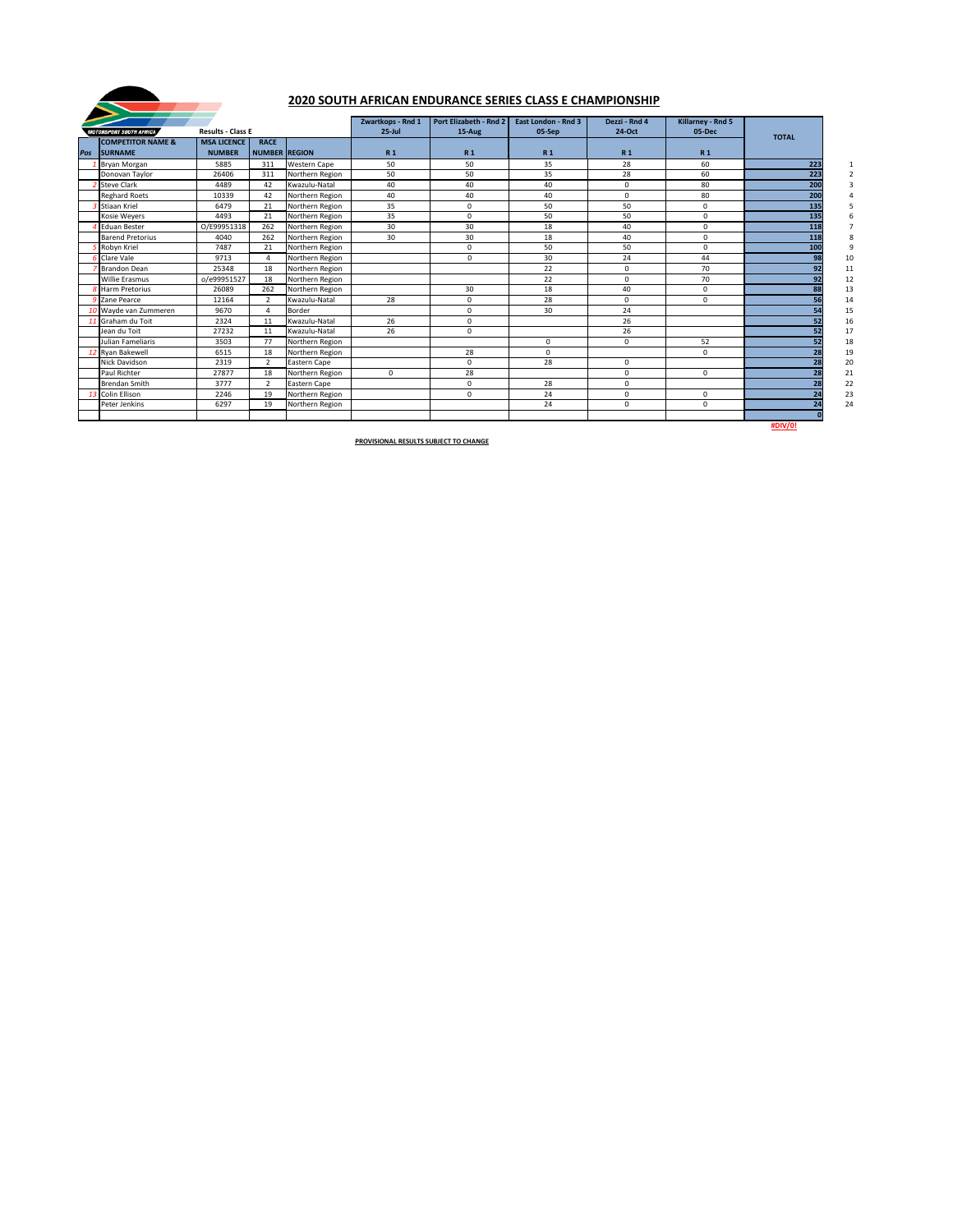|                                |                          |               | Zwartkops - Rnd 1 | Port Elizabeth - Rnd 2 | <b>East London - Rnd 3</b> | Dezzi - Rnd 4 | <b>Killarney - Rnd 5</b> |                |                 |
|--------------------------------|--------------------------|---------------|-------------------|------------------------|----------------------------|---------------|--------------------------|----------------|-----------------|
| <b>MOTORSPORT SOUTH AFRICA</b> | <b>Results - Class F</b> |               | $25$ -Jul         | 15-Aug                 | 05-Sep                     | 24-Oct        | 05-Dec                   | <b>TOTAL</b>   |                 |
| <b>COMPETITOR NAME &amp;</b>   | <b>MSA LICENCE</b>       | <b>RACE</b>   |                   |                        |                            |               |                          |                |                 |
| Pos SURNAME                    | <b>NUMBER</b>            | NUMBER REGION | <b>R1</b>         | <b>R1</b>              | <b>R1</b>                  | <b>R1</b>     | <b>R1</b>                |                |                 |
|                                |                          |               |                   |                        |                            |               |                          |                | $\mathbf{1}$    |
|                                |                          |               |                   |                        |                            |               |                          |                | $\overline{2}$  |
|                                |                          |               |                   |                        |                            |               |                          |                | $\mathbf{3}$    |
|                                |                          |               |                   |                        |                            |               |                          |                | $\overline{4}$  |
|                                |                          |               |                   |                        |                            |               |                          |                |                 |
|                                |                          |               |                   |                        |                            |               |                          |                | b               |
|                                |                          |               |                   |                        |                            |               |                          |                | $7\overline{ }$ |
|                                |                          |               |                   |                        |                            |               |                          |                | 8               |
|                                |                          |               |                   |                        |                            |               |                          |                | 9               |
|                                |                          |               |                   |                        |                            |               |                          |                | 10              |
|                                |                          |               |                   |                        |                            |               |                          | <b>#DIV/0!</b> |                 |



### **2020 SOUTH AFRICAN ENDURANCE SERIES CLASS F CHAMPIONSHIP**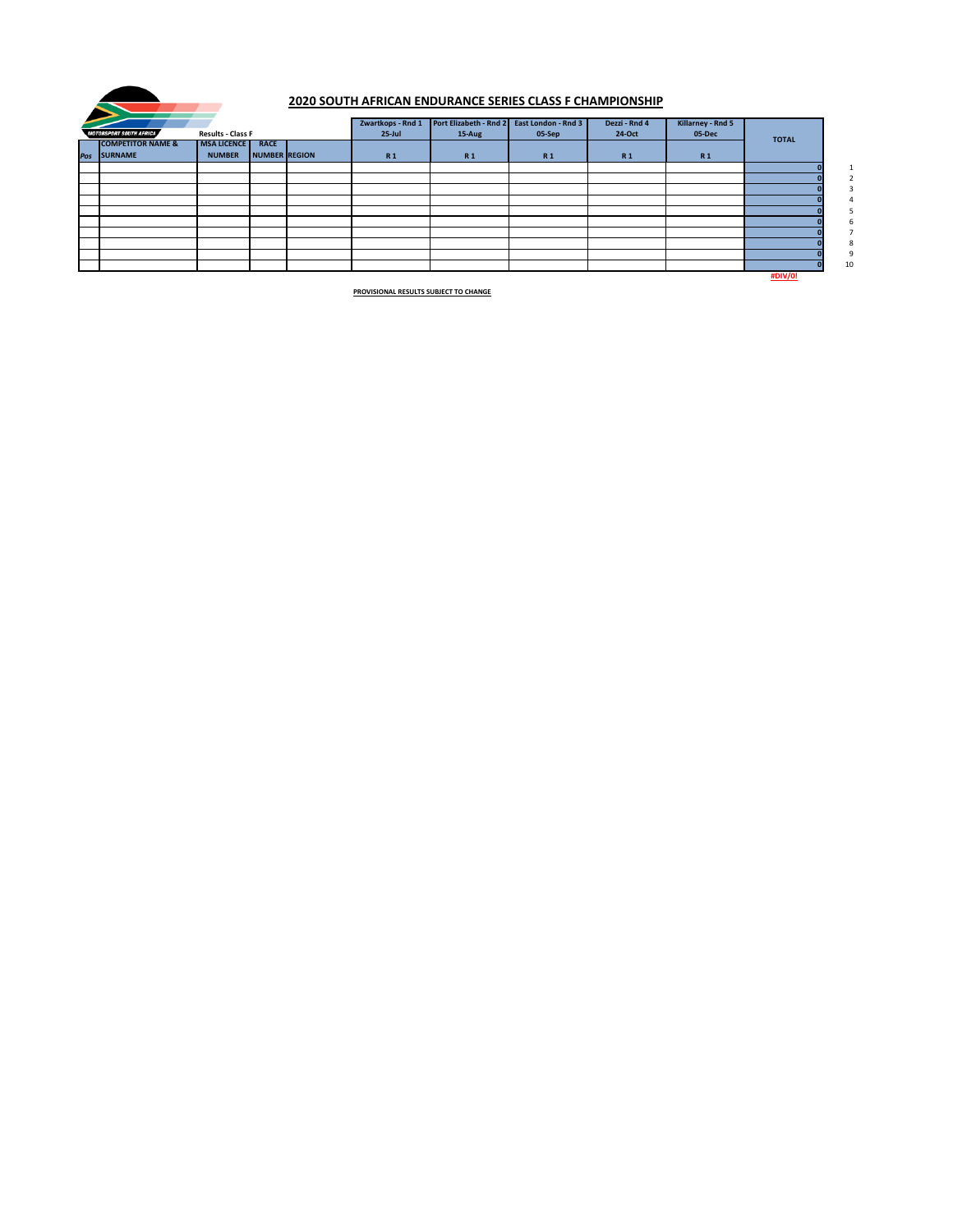|                                |                            |               |                 | Zwartkops - Rnd 1 | Port Elizabeth - Rnd 2 | <b>East London - Rnd 3</b> | Dezzi - Rnd 4  | <b>Killarney - Rnd 5</b> |                |    |
|--------------------------------|----------------------------|---------------|-----------------|-------------------|------------------------|----------------------------|----------------|--------------------------|----------------|----|
| <b>MOTORSPORT SOUTH AFRICA</b> | <b>Results - Class GT3</b> |               |                 | $25$ -Jul         | 15-Aug                 | 05-Sep                     | 24-Oct         | 05-Dec                   | <b>TOTAL</b>   |    |
| <b>COMPETITOR NAME &amp;</b>   | <b>MSA LICENCE</b>         | <b>RACE</b>   |                 |                   |                        |                            |                |                          |                |    |
| Pos SURNAME                    | <b>NUMBER</b>              | NUMBER REGION |                 | <b>R1</b>         | <b>R1</b>              | <b>R1</b>                  | R <sub>1</sub> | <b>R1</b>                |                |    |
| 1 Charl Arangies               | 2199                       | 13            | Northern Region | 50                | 50                     | 0                          |                | $\mathbf 0$              | 100            |    |
|                                |                            |               |                 |                   |                        |                            |                |                          |                |    |
|                                |                            |               |                 |                   |                        |                            |                |                          |                |    |
|                                |                            |               |                 |                   |                        |                            |                |                          |                |    |
|                                |                            |               |                 |                   |                        |                            |                |                          |                |    |
|                                |                            |               |                 |                   |                        |                            |                |                          |                |    |
|                                |                            |               |                 |                   |                        |                            |                |                          |                |    |
|                                |                            |               |                 |                   |                        |                            |                |                          |                |    |
|                                |                            |               |                 |                   |                        |                            |                |                          |                |    |
|                                |                            |               |                 |                   |                        |                            |                |                          |                | 10 |
|                                |                            |               |                 |                   |                        |                            |                |                          | <b>#DIV/0!</b> |    |



# **2020 SOUTH AFRICAN ENDURANCE SERIES CLASS GT3 CHAMPIONSHIP**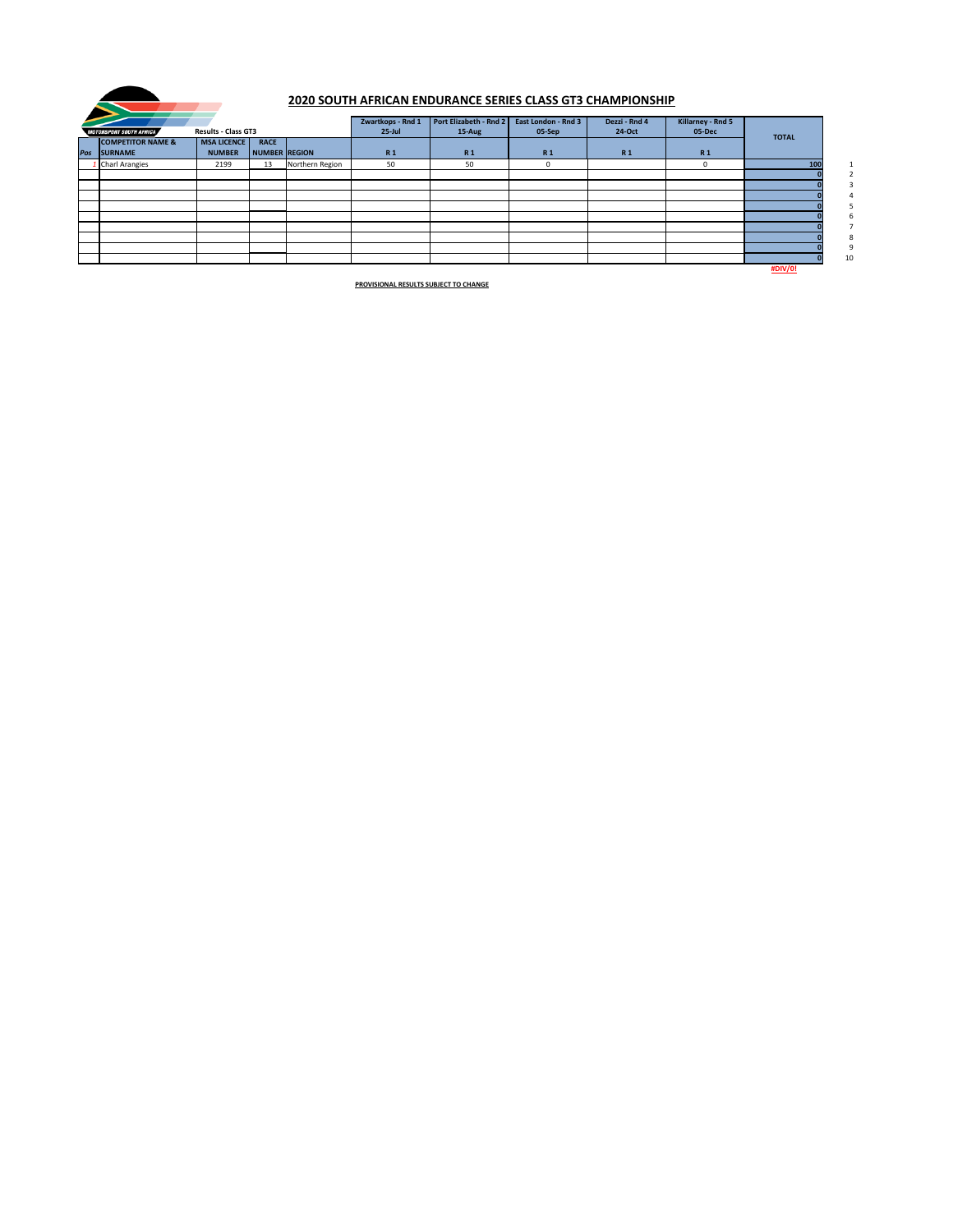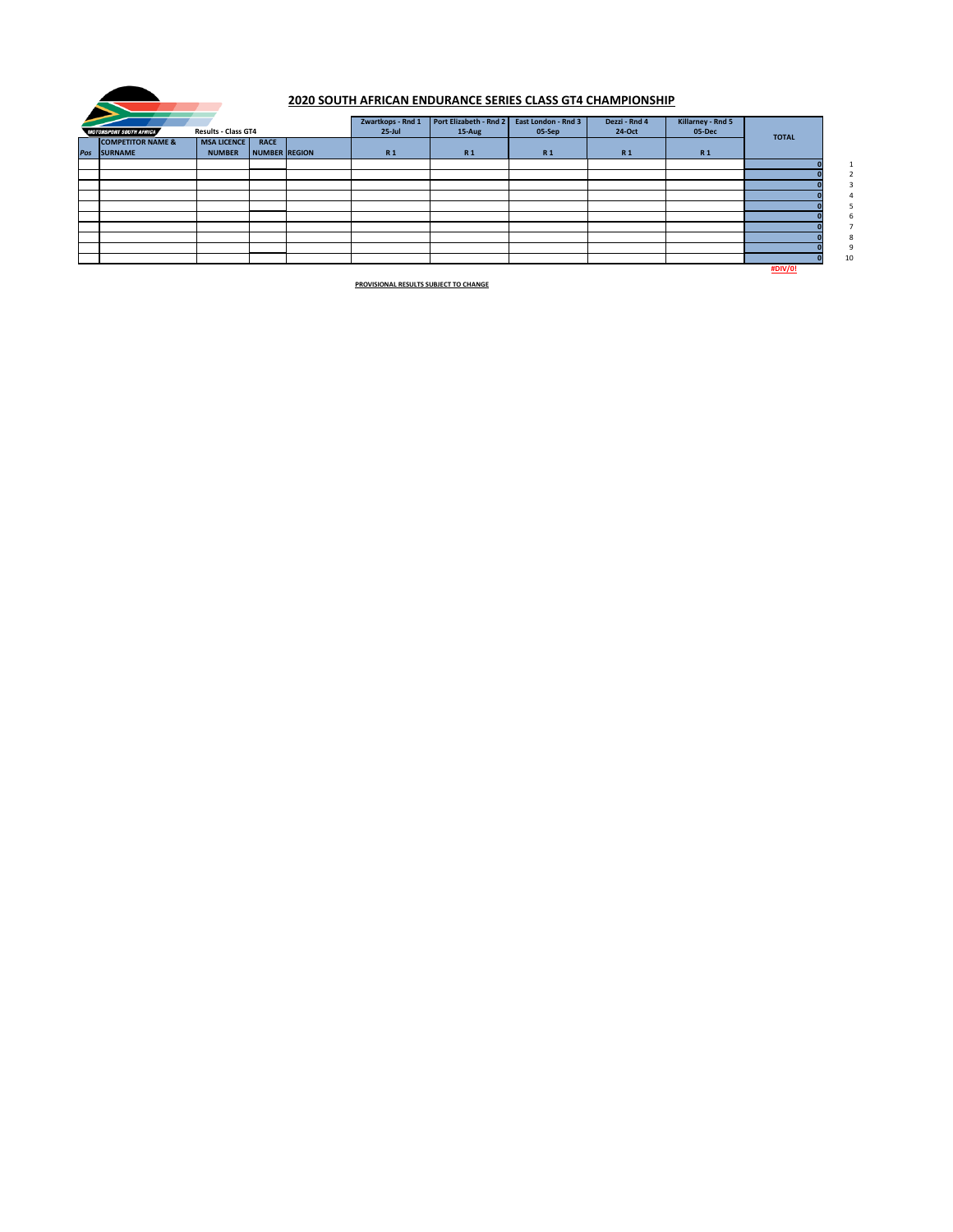|                                |                            |               |               | Zwartkops - Rnd 1 | Port Elizabeth - Rnd 2 | East London - Rnd 3 | Dezzi - Rnd 4 | Killarney - Rnd 5 |              |              |
|--------------------------------|----------------------------|---------------|---------------|-------------------|------------------------|---------------------|---------------|-------------------|--------------|--------------|
| <b>MOTORSPORT SOUTH AFRICA</b> | <b>Results - Class GT5</b> |               |               | $25$ -Jul         | 15-Aug                 | 05-Sep              | 24-Oct        | 05-Dec            | <b>TOTAL</b> |              |
| <b>COMPETITOR NAME &amp;</b>   | <b>MSA LICENCE</b>         | <b>RACE</b>   |               |                   |                        |                     |               |                   |              |              |
| Pos SURNAME                    | <b>NUMBER</b>              | NUMBER REGION |               | <b>R1</b>         | <b>R1</b>              | <b>R1</b>           | <b>R1</b>     | <b>R1</b>         |              |              |
| <b>Trevor Graham</b>           | 6524                       | 52            | Kwazulu-Natal | $\mathbf 0$       | 50                     | $\mathbf 0$         | 50            | 100               | 200          | $\mathbf{1}$ |
| <b>Brian Martin</b>            | 3434                       | 52            | Kwazulu-Natal | $\mathbf 0$       | 50                     | $\mathbf 0$         | 50            | 100               | 200          |              |
| JP Bredenhann                  | 18823                      | 72            | Kwazulu-Natal |                   |                        | 50                  | 0             | $\mathbf 0$       |              |              |
| Mike Mcloughlin                | 2981                       | 72            | Kwazulu-Natal | $\mathbf 0$       | $\mathbf 0$            | 50                  | $\mathbf 0$   | $\mathbf 0$       |              |              |
|                                |                            |               |               |                   |                        |                     |               |                   |              |              |
|                                |                            |               |               |                   |                        |                     |               |                   |              |              |
|                                |                            |               |               |                   |                        |                     |               |                   |              |              |
|                                |                            |               |               |                   |                        |                     |               |                   |              | 8            |
|                                |                            |               |               |                   |                        |                     |               |                   |              | 9            |
|                                |                            |               |               |                   |                        |                     |               |                   |              | 10           |
|                                |                            |               |               |                   |                        |                     |               |                   |              | 11           |
|                                |                            |               |               |                   |                        |                     |               |                   |              | 12           |
|                                |                            |               |               |                   |                        |                     |               |                   |              | 13           |
|                                |                            |               |               |                   |                        |                     |               |                   |              | 14           |
|                                |                            |               |               |                   |                        |                     |               |                   |              | 15           |
|                                |                            |               |               |                   |                        |                     |               |                   |              | 16           |
|                                |                            |               |               |                   |                        |                     |               |                   |              | 17           |
|                                |                            |               |               |                   |                        |                     |               |                   |              | 18           |
|                                |                            |               |               |                   |                        |                     |               |                   |              | 19           |
|                                |                            |               |               |                   |                        |                     |               |                   |              | 20           |

**#DIV/0!**



### **2020 SOUTH AFRICAN ENDURANCE SERIES CLASS GT5 CHAMPIONSHIP**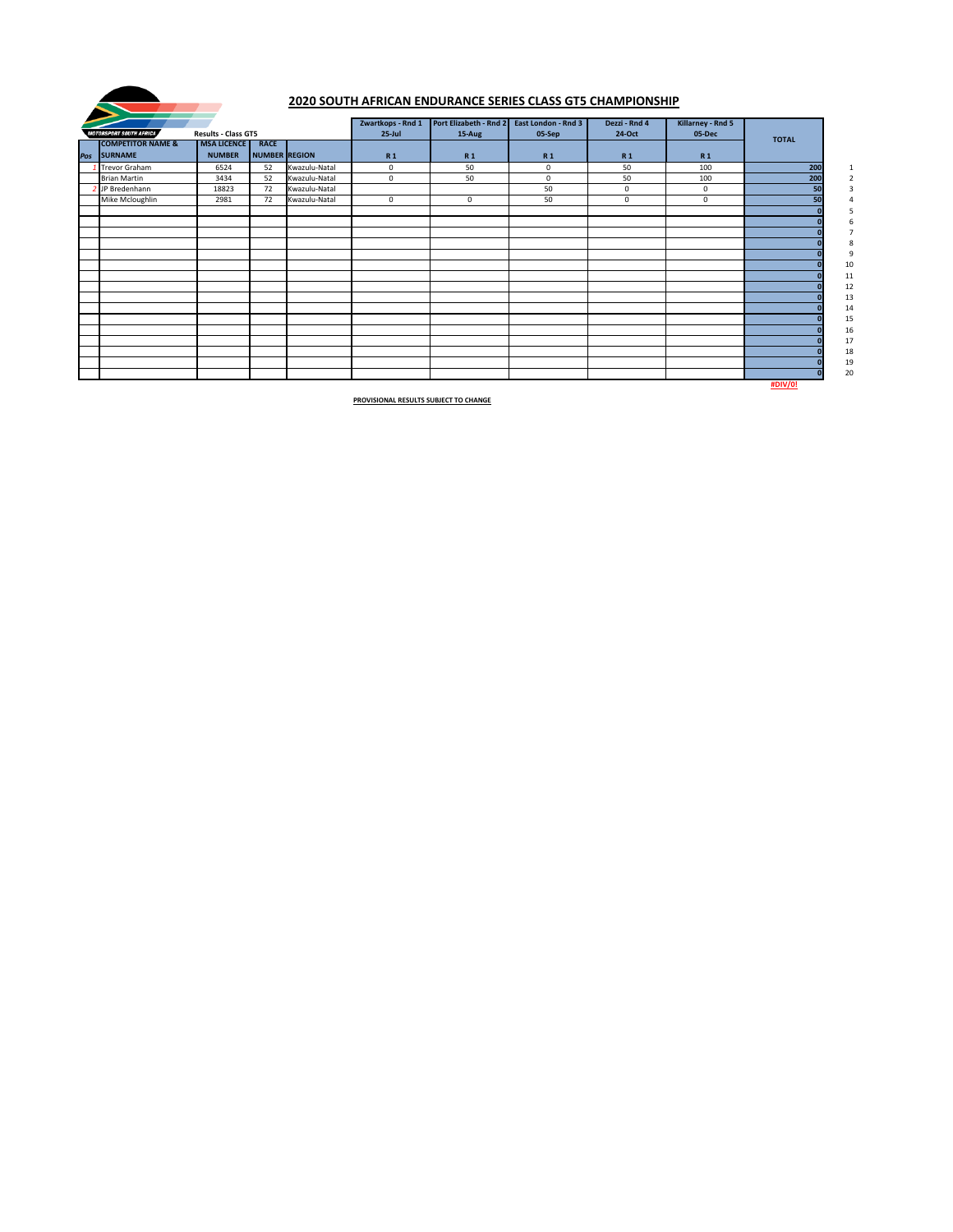|                                |                          |               | Zwartkops - Rnd 1 | Port Elizabeth - Rnd 2 | <b>East London - Rnd 3</b> | Dezzi - Rnd 4 | <b>Killarney - Rnd 5</b> |                |                 |
|--------------------------------|--------------------------|---------------|-------------------|------------------------|----------------------------|---------------|--------------------------|----------------|-----------------|
| <b>MOTORSPORT SOUTH AFRICA</b> | <b>Results - Class H</b> |               | $25$ -Jul         | 15-Aug                 | 05-Sep                     | 24-Oct        | 05-Dec                   | <b>TOTAL</b>   |                 |
| <b>COMPETITOR NAME &amp;</b>   | <b>MSA LICENCE</b>       | <b>RACE</b>   |                   |                        |                            |               |                          |                |                 |
| Pos SURNAME                    | <b>NUMBER</b>            | NUMBER REGION | <b>R1</b>         | <b>R1</b>              | <b>R1</b>                  | <b>R1</b>     | <b>R1</b>                |                |                 |
|                                |                          |               |                   |                        |                            |               |                          |                | $\mathbf{1}$    |
|                                |                          |               |                   |                        |                            |               |                          |                | $\overline{2}$  |
|                                |                          |               |                   |                        |                            |               |                          |                | $\mathbf{3}$    |
|                                |                          |               |                   |                        |                            |               |                          |                | $\overline{4}$  |
|                                |                          |               |                   |                        |                            |               |                          |                |                 |
|                                |                          |               |                   |                        |                            |               |                          |                | b               |
|                                |                          |               |                   |                        |                            |               |                          |                | $7\overline{ }$ |
|                                |                          |               |                   |                        |                            |               |                          |                | 8               |
|                                |                          |               |                   |                        |                            |               |                          |                | 9               |
|                                |                          |               |                   |                        |                            |               |                          |                | 10              |
|                                |                          |               |                   |                        |                            |               |                          | <b>#DIV/0!</b> |                 |



### **2020 SOUTH AFRICAN ENDURANCE SERIES CLASS H CHAMPIONSHIP**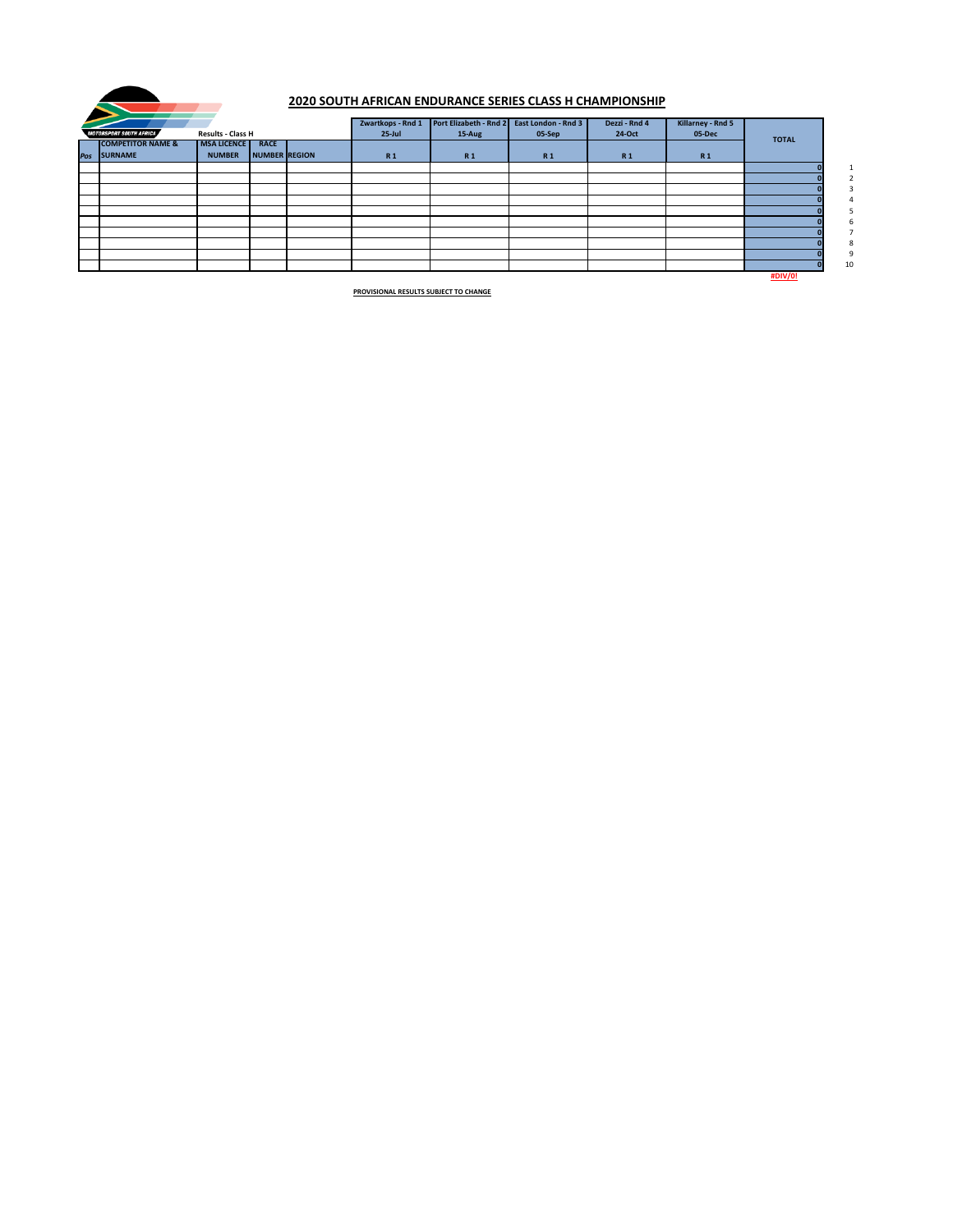|                                |                          |               | Zwartkops - Rnd 1 | Port Elizabeth - Rnd 2 | <b>East London - Rnd 3</b> | Dezzi - Rnd 4 | <b>Killarney - Rnd 5</b> |                |                 |
|--------------------------------|--------------------------|---------------|-------------------|------------------------|----------------------------|---------------|--------------------------|----------------|-----------------|
| <b>MOTORSPORT SOUTH AFRICA</b> | <b>Results - Class N</b> |               | $25$ -Jul         | 15-Aug                 | 05-Sep                     | 24-Oct        | 05-Dec                   | <b>TOTAL</b>   |                 |
| <b>COMPETITOR NAME &amp;</b>   | <b>MSA LICENCE</b>       | <b>RACE</b>   |                   |                        |                            |               |                          |                |                 |
| Pos SURNAME                    | <b>NUMBER</b>            | NUMBER REGION | <b>R1</b>         | <b>R1</b>              | <b>R1</b>                  | <b>R1</b>     | <b>R1</b>                |                |                 |
|                                |                          |               |                   |                        |                            |               |                          |                | $\mathbf{1}$    |
|                                |                          |               |                   |                        |                            |               |                          |                | $2^{\circ}$     |
|                                |                          |               |                   |                        |                            |               |                          |                | 3               |
|                                |                          |               |                   |                        |                            |               |                          |                | 4               |
|                                |                          |               |                   |                        |                            |               |                          |                |                 |
|                                |                          |               |                   |                        |                            |               |                          |                | 6               |
|                                |                          |               |                   |                        |                            |               |                          |                | $7\overline{ }$ |
|                                |                          |               |                   |                        |                            |               |                          |                | 8               |
|                                |                          |               |                   |                        |                            |               |                          |                | 9               |
|                                |                          |               |                   |                        |                            |               |                          |                | 10              |
|                                |                          |               |                   |                        |                            |               |                          | <b>#DIV/0!</b> |                 |



### **2020 SOUTH AFRICAN ENDURANCE SERIES CLASS N CHAMPIONSHIP**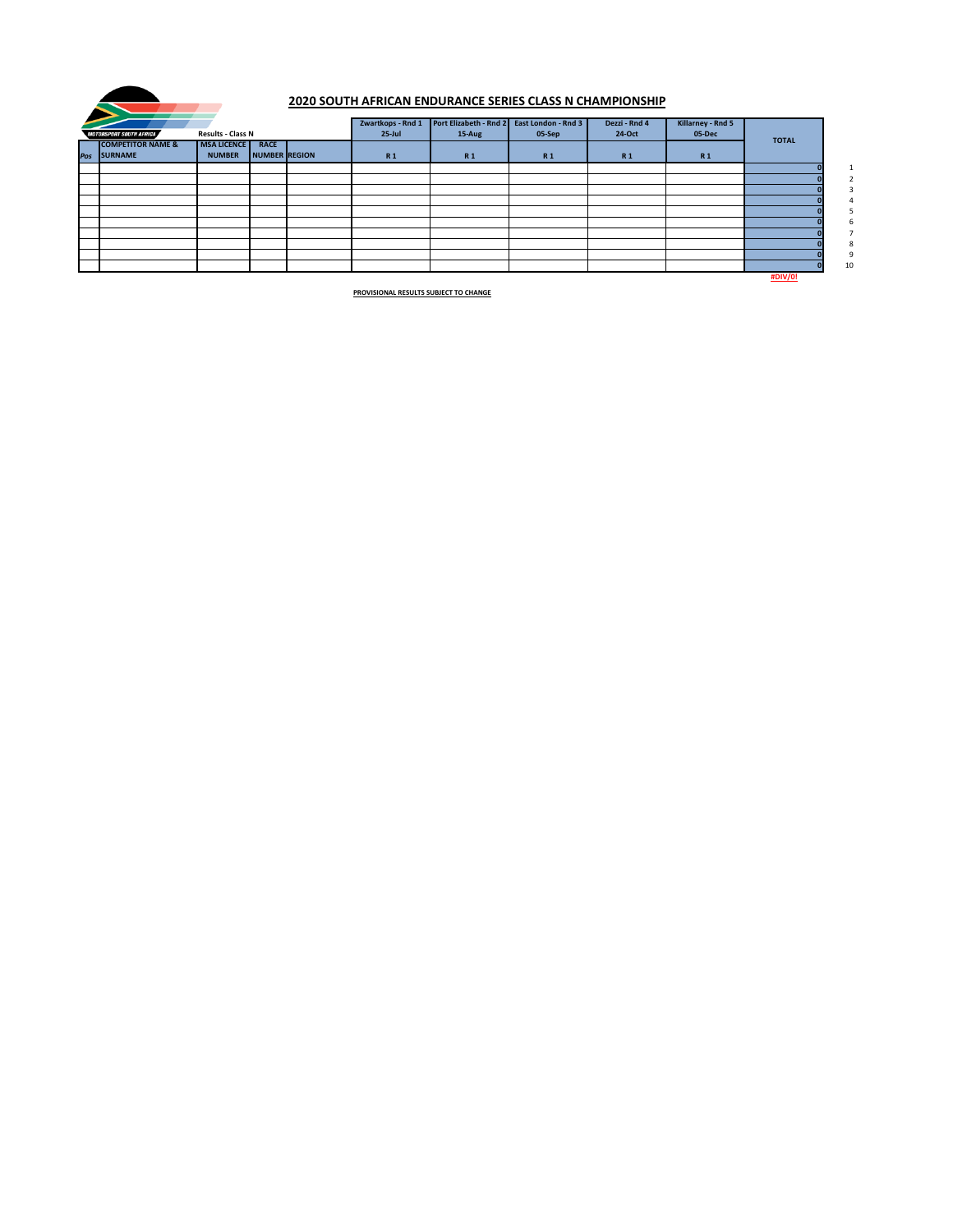| 2020 SOUTH AFRICAN ENDURANCE SERIES CLASS O CHAMPIONSHIP   |                              |               |               |           |                   |                        |                            |               |                   |  |
|------------------------------------------------------------|------------------------------|---------------|---------------|-----------|-------------------|------------------------|----------------------------|---------------|-------------------|--|
|                                                            |                              |               |               |           | Zwartkops - Rnd 1 | Port Elizabeth - Rnd 2 | <b>East London - Rnd 3</b> | Dezzi - Rnd 4 | Killarney - Rnd 5 |  |
| <b>Results - Class O</b><br><b>MOTORSPORT SOUTH AFRICA</b> |                              |               |               | $25$ -Jul | 15-Aug            | 05-Sep                 | 24-Oct                     | 05-Dec        | <b>TOTAL</b>      |  |
|                                                            | <b>COMPETITOR NAME &amp;</b> | MSA LICENCE   | <b>RACE</b>   |           |                   |                        |                            |               |                   |  |
| Pos                                                        | SURNAME                      | <b>NUMBER</b> | NUMBER REGION |           | <b>R1</b>         | <b>R1</b>              | <b>R1</b>                  | <b>R1</b>     | <b>R1</b>         |  |
|                                                            |                              |               |               |           |                   |                        |                            |               |                   |  |
|                                                            |                              |               |               |           |                   |                        |                            |               |                   |  |
|                                                            |                              |               |               |           |                   |                        |                            |               |                   |  |
|                                                            |                              |               |               |           |                   |                        |                            |               |                   |  |
|                                                            |                              |               |               |           |                   |                        |                            |               |                   |  |
|                                                            |                              |               |               |           |                   |                        |                            |               |                   |  |
|                                                            |                              |               |               |           |                   |                        |                            |               |                   |  |
|                                                            |                              |               |               |           |                   |                        |                            |               |                   |  |
|                                                            |                              |               |               |           |                   |                        |                            |               |                   |  |
|                                                            |                              |               |               |           |                   |                        |                            |               |                   |  |

**#DIV/0!**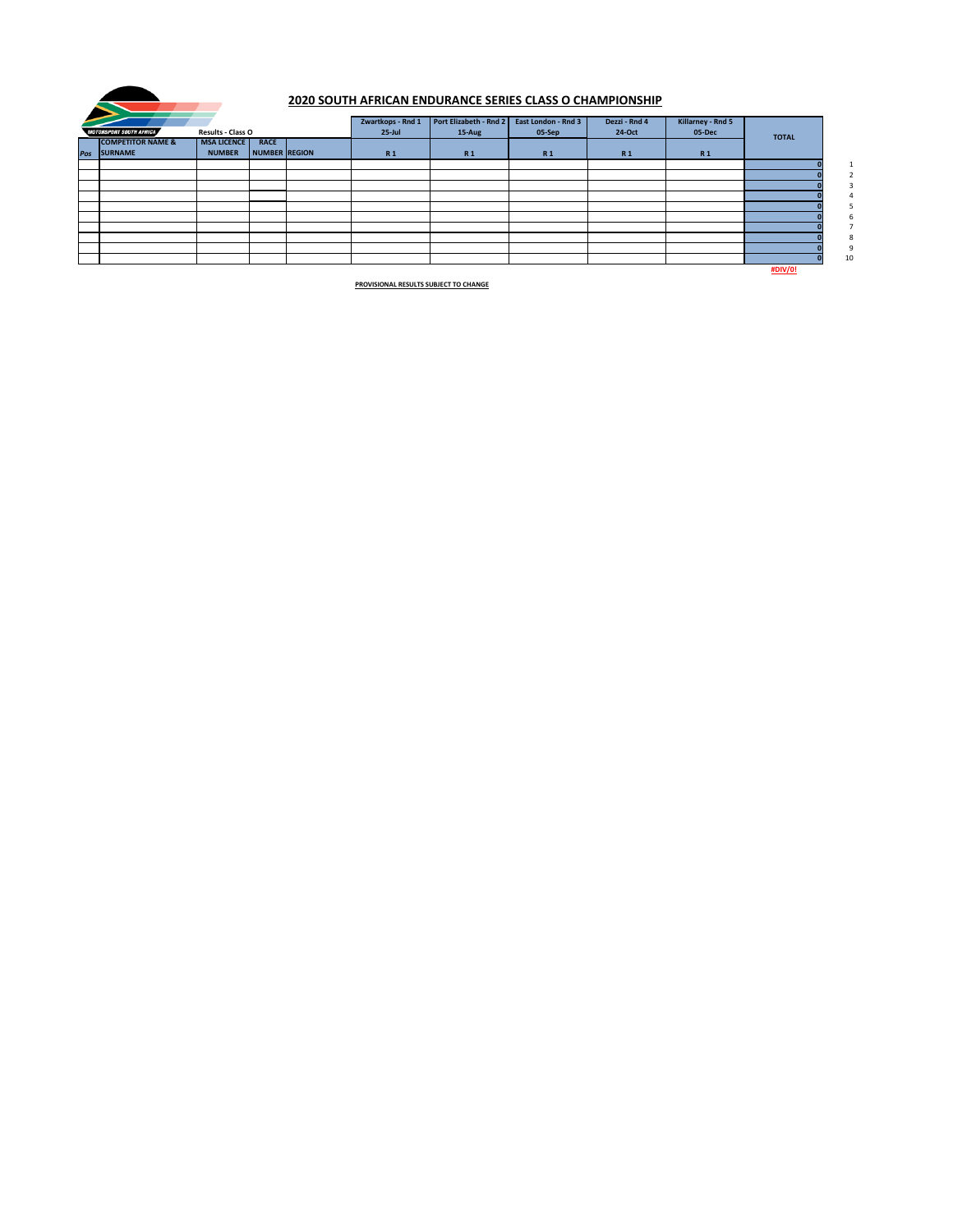| <b>MOTORSPORT SOUTH AFRICA</b><br><b>Results - Class S</b> |                                             |                                     |                                     |                 | Zwartkops - Rnd 1<br>$25$ -Jul | Port Elizabeth - Rnd 2<br>15-Aug | <b>East London - Rnd 3</b><br>05-Sep | Dezzi - Rnd 4<br>24-Oct | <b>Killarney - Rnd 5</b><br>05-Dec | <b>TOTAL</b> |          |
|------------------------------------------------------------|---------------------------------------------|-------------------------------------|-------------------------------------|-----------------|--------------------------------|----------------------------------|--------------------------------------|-------------------------|------------------------------------|--------------|----------|
|                                                            | <b>COMPETITOR NAME &amp;</b><br>Pos SURNAME | <b>MSA LICENCE</b><br><b>NUMBER</b> | <b>RACE</b><br><b>NUMBER REGION</b> |                 | <b>R1</b>                      | <b>R1</b>                        | <b>R1</b>                            | R <sub>1</sub>          | <b>R1</b>                          |              |          |
|                                                            | Franco Scribante                            | 1681                                | 16                                  | Northern Region | 40                             | $\mathbf{0}$                     | $\mathbf 0$                          | 50                      | 100                                | 190          |          |
|                                                            | Silvio Scribante                            | 6909                                | 16                                  | Eastern Cape    | 40                             | $\mathbf 0$                      | $\mathbf 0$                          | 50                      | 100                                | 190          |          |
|                                                            | Franco Di Matteo                            | 3778                                | 78                                  | Northern Region | 50                             |                                  | 50                                   | 35                      | $\mathbf 0$                        | 135          |          |
|                                                            | <b>3</b> James Forbes                       | 3713                                | 78                                  | Northern Region | 50                             | $\mathbf{0}$                     | 0                                    | 40                      | $\mathbf 0$                        |              |          |
|                                                            | <b>Romano Sartori</b>                       | 9370                                | 27                                  | Northern Region |                                |                                  | 50                                   | 35                      | $\mathbf 0$                        |              |          |
|                                                            | <b>Filaan Botma</b>                         | 20478                               | 216                                 | Northern Region |                                | $\mathbf 0$                      | $\mathsf{O}$                         | 40                      | $\mathbf 0$                        |              |          |
|                                                            |                                             |                                     |                                     |                 |                                |                                  |                                      |                         |                                    |              |          |
|                                                            |                                             |                                     |                                     |                 |                                |                                  |                                      |                         |                                    |              |          |
|                                                            |                                             |                                     |                                     |                 |                                |                                  |                                      |                         |                                    |              | 10       |
|                                                            |                                             |                                     |                                     |                 |                                |                                  |                                      |                         |                                    |              | 11       |
|                                                            |                                             |                                     |                                     |                 |                                |                                  |                                      |                         |                                    |              | 12<br>13 |
|                                                            |                                             |                                     |                                     |                 |                                |                                  |                                      |                         |                                    |              | 14       |
|                                                            |                                             |                                     |                                     |                 |                                |                                  |                                      |                         |                                    | H N I/I      | 15       |

**#DIV/0!**



# **2020 SOUTH AFRICAN ENDURANCE SERIES CLASS S CHAMPIONSHIP**